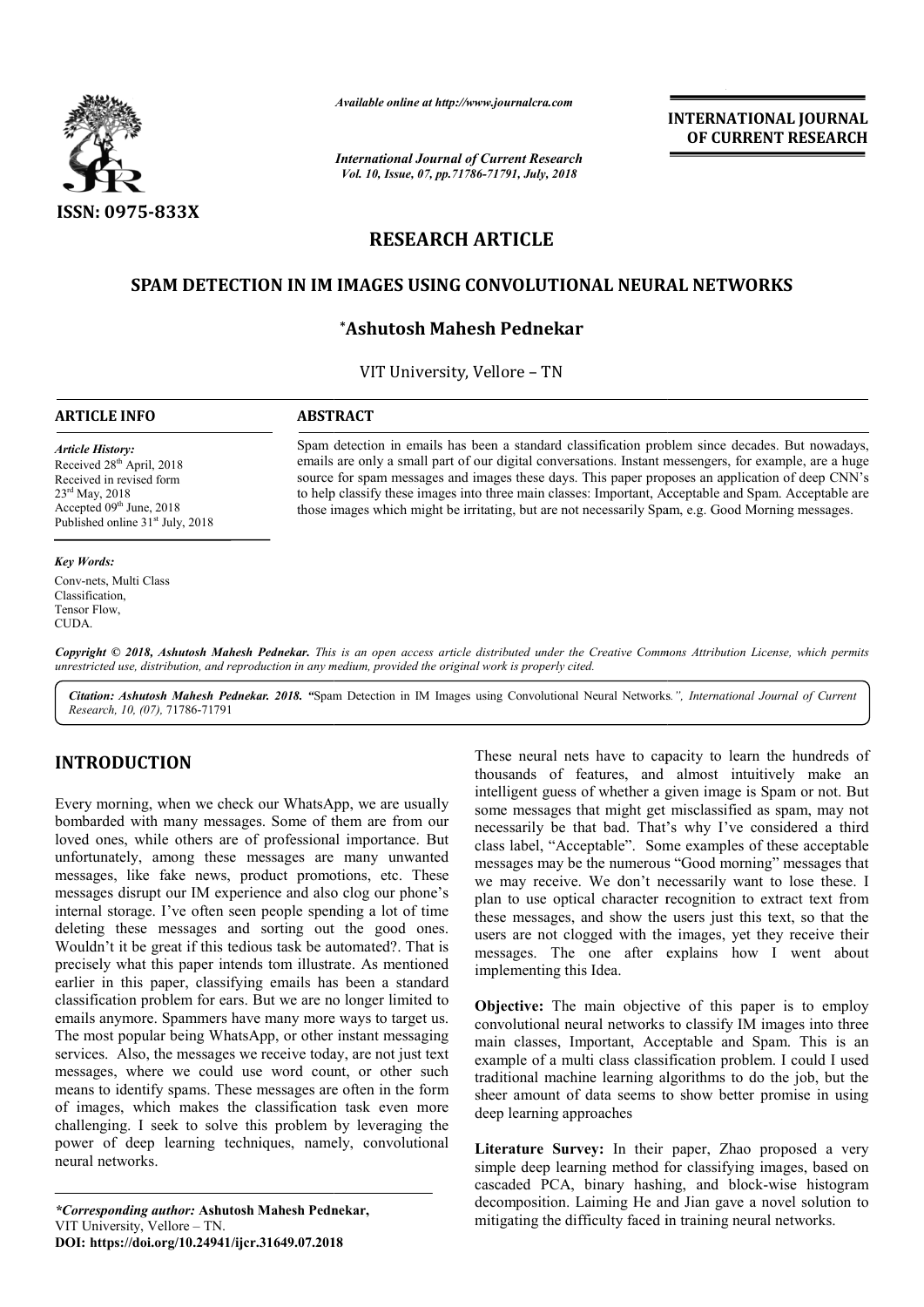The presented a residual learning framework to ease the training networks that are way deeper than those preceding them. Multi-column DNN's have been a great inspiration for this application as it eased the process of training the network over image data, as it better leverages the multiple columns available in 2D data such as images. Dan Ciresanm Meier and Schmidhuber were the first ones to achieve near human level benchmarks. I referred their paper from the Cornell University Library to gain better insight on how Neural networks actually work. These insights were very useful. Alex, Ilya and Geoffrey trained large, Deep Conv-nets to classify millions of highresolution images in the LSVRC ImageNet training set into thousands of classes. This was on a whole different scale than the scope of this paper. Their paper contained a new regularization method that greatly improved the efficiency of the network. I referred many other such journals, and I've sedulously cited all of them in the references section below.

#### **Technologies involved - explanation**

**Compute Unified Device Architecture (CUDA):** In today's world, parallel processing and scalable code is no longer a head turner, but it has evolved to become an absolute necessity. CUDA, or compute unified device architecture is a parallel programming platform from Nvidea. It allows users to parallelize programs, and run them on a GPU. Graphical processing units have very large potential. CUDA is a parallel programming platform and programming model developed by Nvidea corporation. It allows software developers and researchers to use a CUDA-enabled Graphic processors for general purpose computing – an approach termed as GPGPU. (General purpose GPU).

**Tensor Flow:** Tensor Flow is a system for Large-Scale Machine learning developed by the Google Brain team. Pioneered by Martin Abadi, and Paul Barham, it is a machine learning system that operates at large scale and in heterogeneous environments. It uses Computation Graphs to represent the computation. Tensor Flow can be run on CPU's, GPU's, Clusters and even on smartphones. It can sedulously leverage the power of Nvidea's CUDA framework. Unlike core python, Tensor Flow uses a lazy evaluation mode, where it first just creates the Directed Acyclic graph of the required calculation. Only when we instruct it to evaluate this graph, it does the actual computation. This helps to facilitate implicit parallelism, as different sub-graphs in the DAG can be run on independent processors. But for developmental purposes, this can be disables by using the 'eager' execution mode.

## **MATERIALS AND METHODS**

In the context of this paper, I'm scraping sample images from the internet, and indexing them iteratively, at first, to create my desired dataset. Once the dataset was ready, then I wrote some Tensor-flow functions to create Conv-nets that I later used to create my Image Classification models. I split my data-set into test and train splits. That followed training this model over the dataset I had put together earlier. I used Nvidia's CUDA architecture for optimized performance. I then tested the results. Each of these steps are elaborated below: -

**Data Acquisition:** Every machine learning problem requires data. For this paper, I needed a labelled dataset of images that usually circulate on WhatsApp.

Because of the immense fastidiousness of the data, I had to make my own datasets. For that, I needed to scrape some images from the internet. In the Implementation section that follows, I've illustrated this process. The next stem after data acquisition was to label this data.

**Labelling: -**Since I had collected the data manually, it was very simple to label them in batches. E.g., go to 'https://www.google.com/ images?/good morning messages' and scrape the first few images, and label all of those as 'Acceptable'. Likewise, I scraped the Spam and Important, respectively. For the important section, I scraped some images from my own Google Photos, as those would be the kind of images I would consider important. Also, since I used my own data, there are no privacy or copyright concerns in any way.

**Model Creation and Training:** The implementation section illustrates my code to create the

conv-nets and using them to train images. Then I trained these models over my dataset. As I mentioned earlier, I used Nvidia's CUDA platform and the awesome Tensor Flow Framework for the above mentioned tasks.

**Implementation:** This sections consists of the screen captures and illustrations of the actual implementation. The detailed workings are explained above.

**Data Acquisition:** The first phase was to acquire the necessary data. I scraped the necessary data using the urllib and Beautiful Soup libraries in python. Here's the code snippet for the same:

In order to scrape the training data, I created the following directory structure:

The below snapshot shows some 'good-morning' images being scraped into the "acceptable" folder. The program automatically renames the images for convenience. I scraped these images from www.sendscraps.com. These images were used for academic research only. The website contained multiple pages, so I ran the spider, or the crawler on each of these pages one after another. The resultant 'acceptable' dataset looked as follows: -

In a similar fashion, data for the other two classes was also acquired. The next step was to actually code the CNNs. This task, being more computationally expensive, needed to be carried out on a better platform. I had to switch to the cloud for this purpose. As mentioned earlier, I utilized GPU processing using the CUDA framework for faster processing. I transferred my dataset to Google Drive, as can be seen in the picture below: -

The following snaps picturise the configuration and hyperparameter tuning: -

Loading the data to the notebook. This followed some helper functions. I've avoided adding their snaps as that would unnecessarily make the paper too long.

After training the network, and testing it with a sample image, I obtained the following results: -

We are now done using Tensor Flow, so we close the session to release its resources.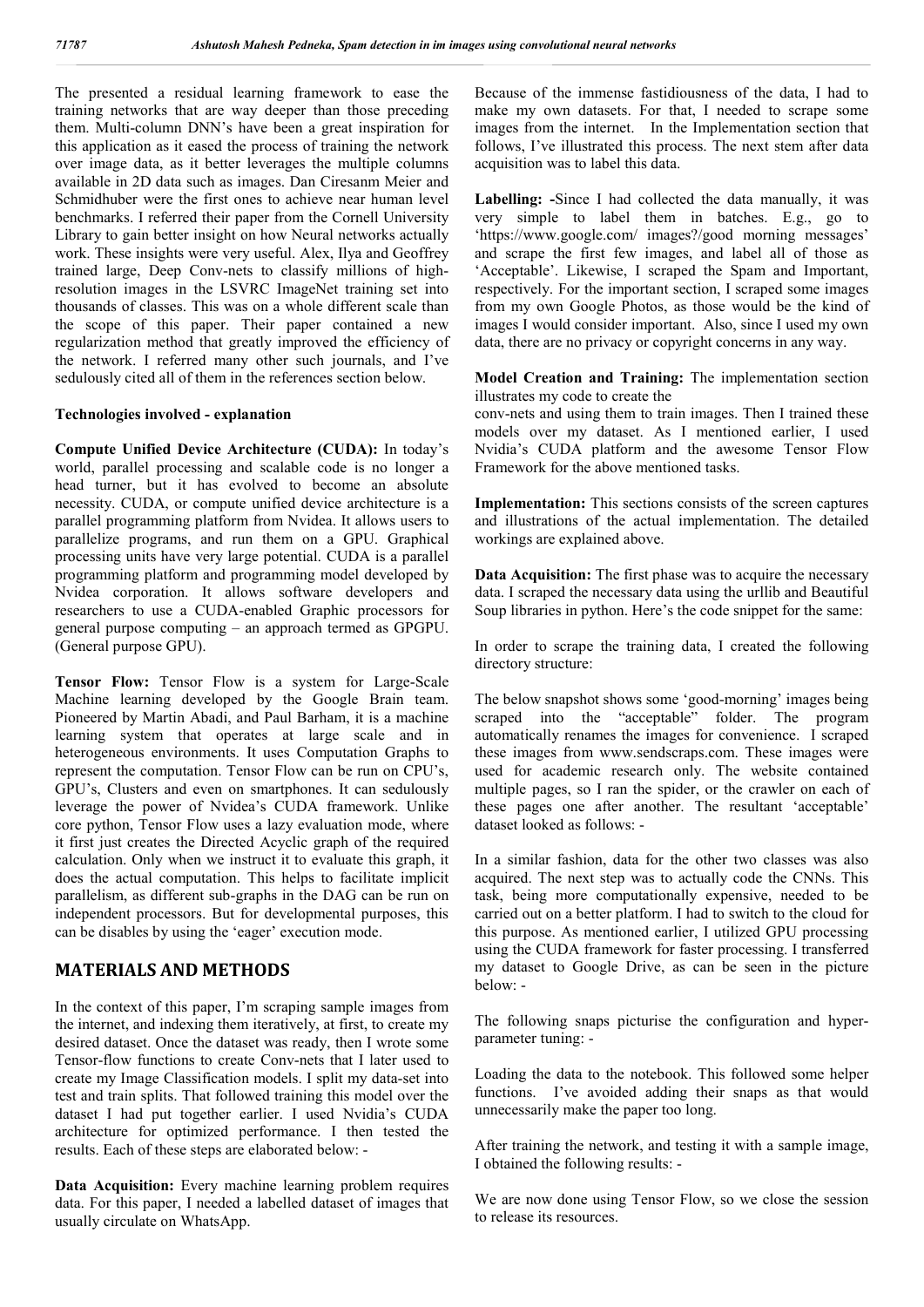

In [3]: #Scraping acceptable images, say "Good-morning" images get images('https://www.sendscraps.com/good-morning.html')



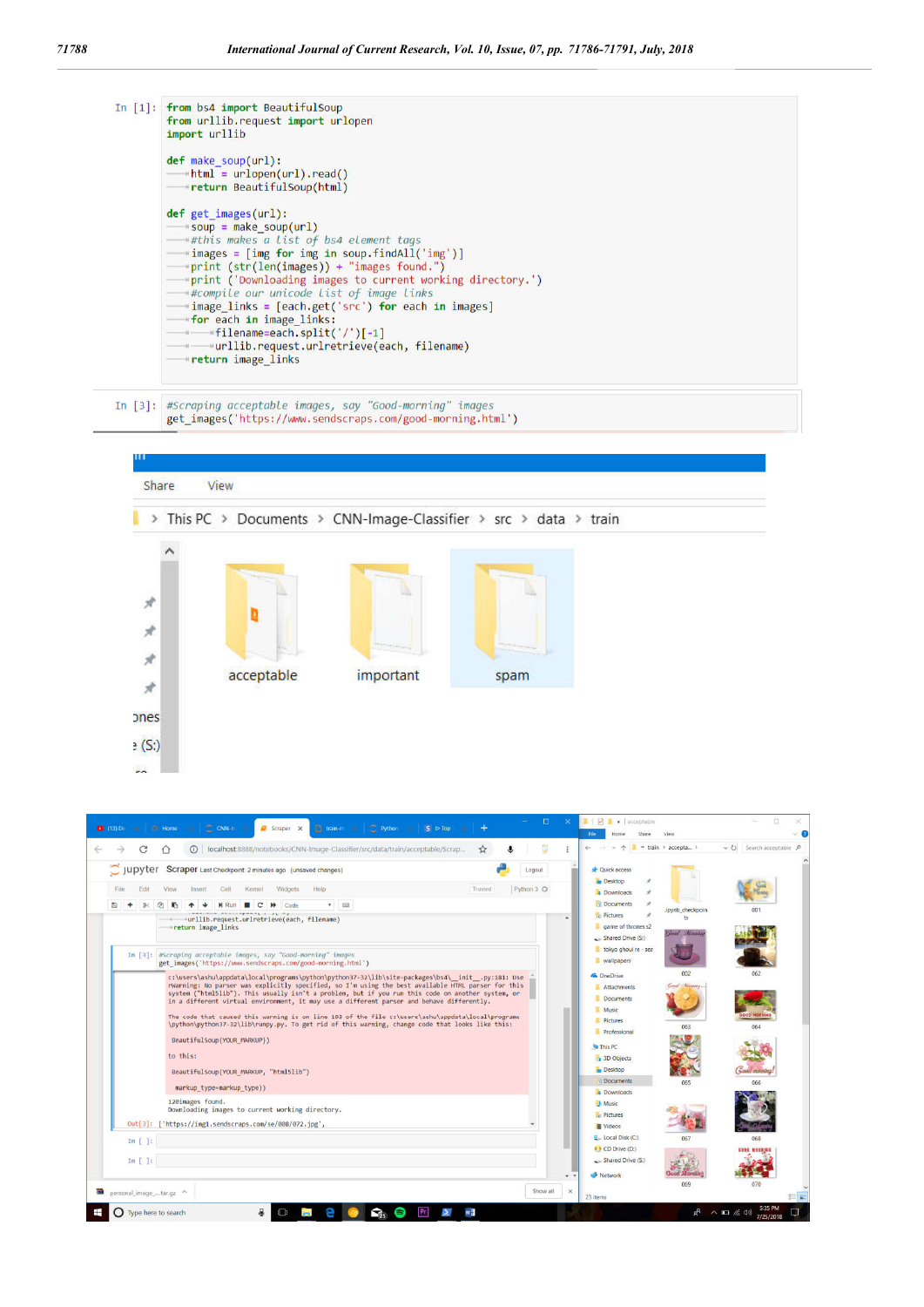

In [\*]: #Scraping acceptable images, say "Good-morning" images<br>get\_images('https://www.sendscraps.com/good-mor<mark>ni</mark>ng-3.html

c:\users\ashu\appdata\local\programs\python\python37-32\lib\site-packages\bs4\\_init\_.py:181: UserWarning: No parser \<br>icitly specified, so I'm using the best available HTML parser for this system ("html5lib"). This usually  $entiv.$ 

The code that caused this warning is on line 193 of the file c:\users\ashu\appdata\local\programs\python\python37-32\l y.py. To get rid of this warning, change code that looks like this:

BeautifulSoup(YOUR\_MARKUP})

to this:

BeautifulSoup(YOUR\_MARKUP, "html5lib")

markup type=markup type))

120images found.

Downloading images to current working directory.

| D<br>п<br>Ш<br>÷                                                                                                 |                                     | Picture Tools                                               | acceptable                                   |                     |                                                                    |                            |                                     |                       |                      |                                              | $\Box$<br>$\mathsf{X}$ |
|------------------------------------------------------------------------------------------------------------------|-------------------------------------|-------------------------------------------------------------|----------------------------------------------|---------------------|--------------------------------------------------------------------|----------------------------|-------------------------------------|-----------------------|----------------------|----------------------------------------------|------------------------|
| Home<br>File                                                                                                     | Share                               | View<br>Manage                                              |                                              |                     |                                                                    |                            |                                     |                       |                      |                                              | $\vee$ 0               |
| $\wedge$<br>v                                                                                                    | $\rightarrow$ This PC $\rightarrow$ |                                                             |                                              |                     | Documents > CNN-Image-Classifier > src > data > train > acceptable |                            |                                     |                       | v O                  | Search acceptable                            | $\boldsymbol{\beta}$   |
| <b>Quick access</b><br><b>Desktop</b><br>Downloads *<br><b>Documents</b> *                                       | ٨<br>$\mathcal{R}$                  | .ipynb_checkp                                               | 001                                          | Good Mouning<br>002 | 003                                                                | <b>Good</b> Morning<br>004 | ond <sup>o</sup><br>$shin^g$<br>005 | 006                   | 007                  | <b>Good Monning</b><br>008                   | $\wedge$<br>009        |
| $\blacksquare$ Pictures<br>ı<br>acceptable<br>ı<br>game of thrones<br>ı<br>tokyo ghoul re -<br><b>Wallpapers</b> | $\pi$                               | oints<br>uadr Marristing<br>- Have A<br>- Lovely Day<br>010 | 011                                          | 012                 | 013                                                                | 014                        | 015                                 | 016                   | 017                  | <b>QI'DITUTU</b><br>018                      | loot Mont<br>019       |
| <b>ConeDrive</b><br>R<br>Attachments<br><b>Documents</b><br><b>Music</b>                                         |                                     | 020                                                         | $\mathcal{G}^{\text{out}}$<br>Morning<br>021 | 022                 | 023                                                                | 024                        | Soad<br>Morning<br>025              | RASE<br>SHLING<br>026 | 027                  | <sup>*</sup> Goodag<br><b>Morning</b><br>028 | Good Mon<br>031        |
| Pictures<br>R<br>п<br>Professional<br>This PC<br>3D Objects                                                      |                                     | <b>JOOD MORNING</b><br>032                                  | 033                                          | 034                 | <b>Coop</b><br>MORTING<br>035                                      | 036                        | 037                                 | 038                   | <b>Mozais</b><br>039 | 040                                          | coas Morning<br>042    |
| <b>Desktop</b><br><b>El Documents</b>                                                                            |                                     |                                                             | Hard Officerson                              |                     | $J_{\rm{L}}$ , $M_{\rm{L}}$                                        |                            |                                     |                       |                      |                                              |                        |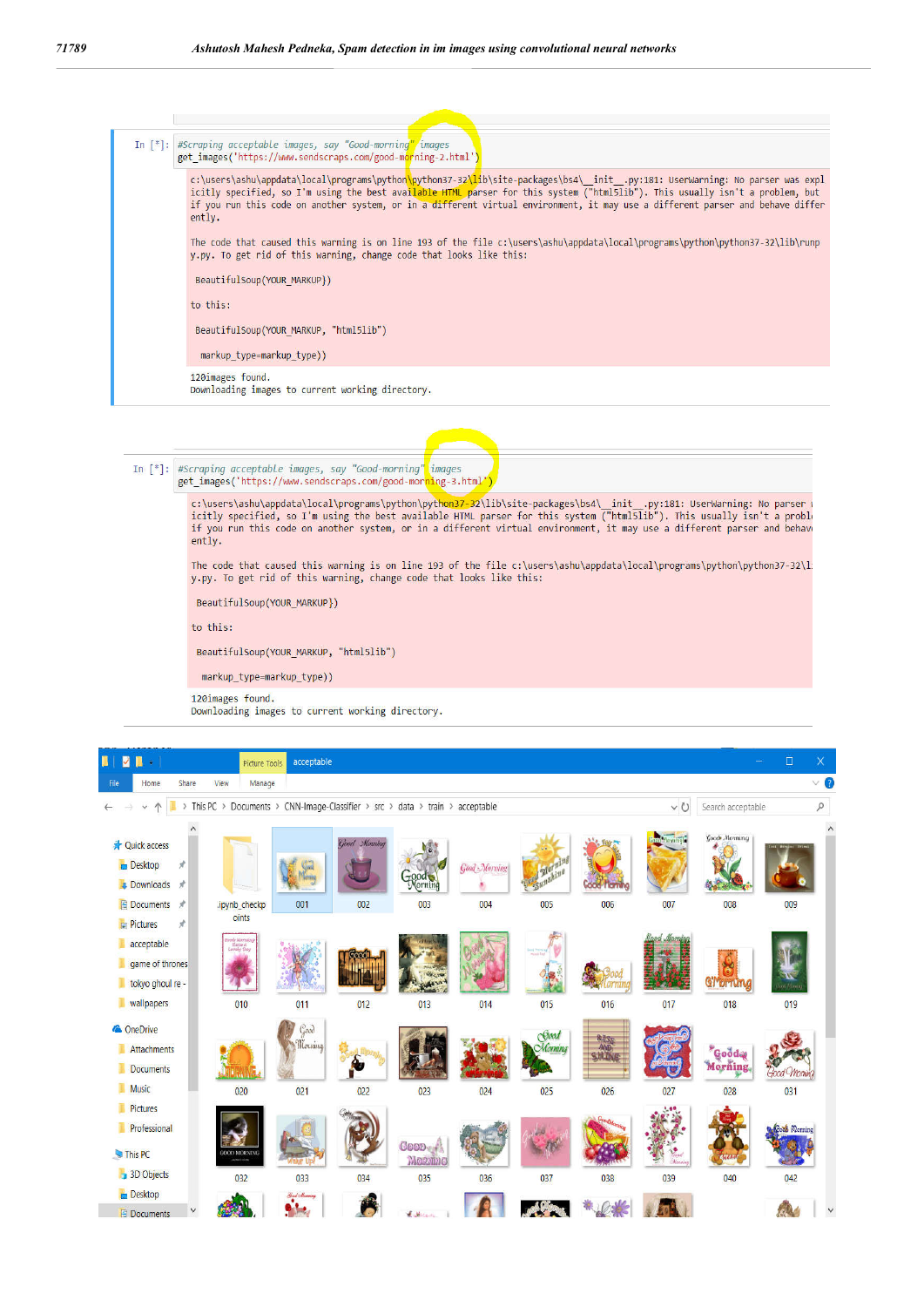